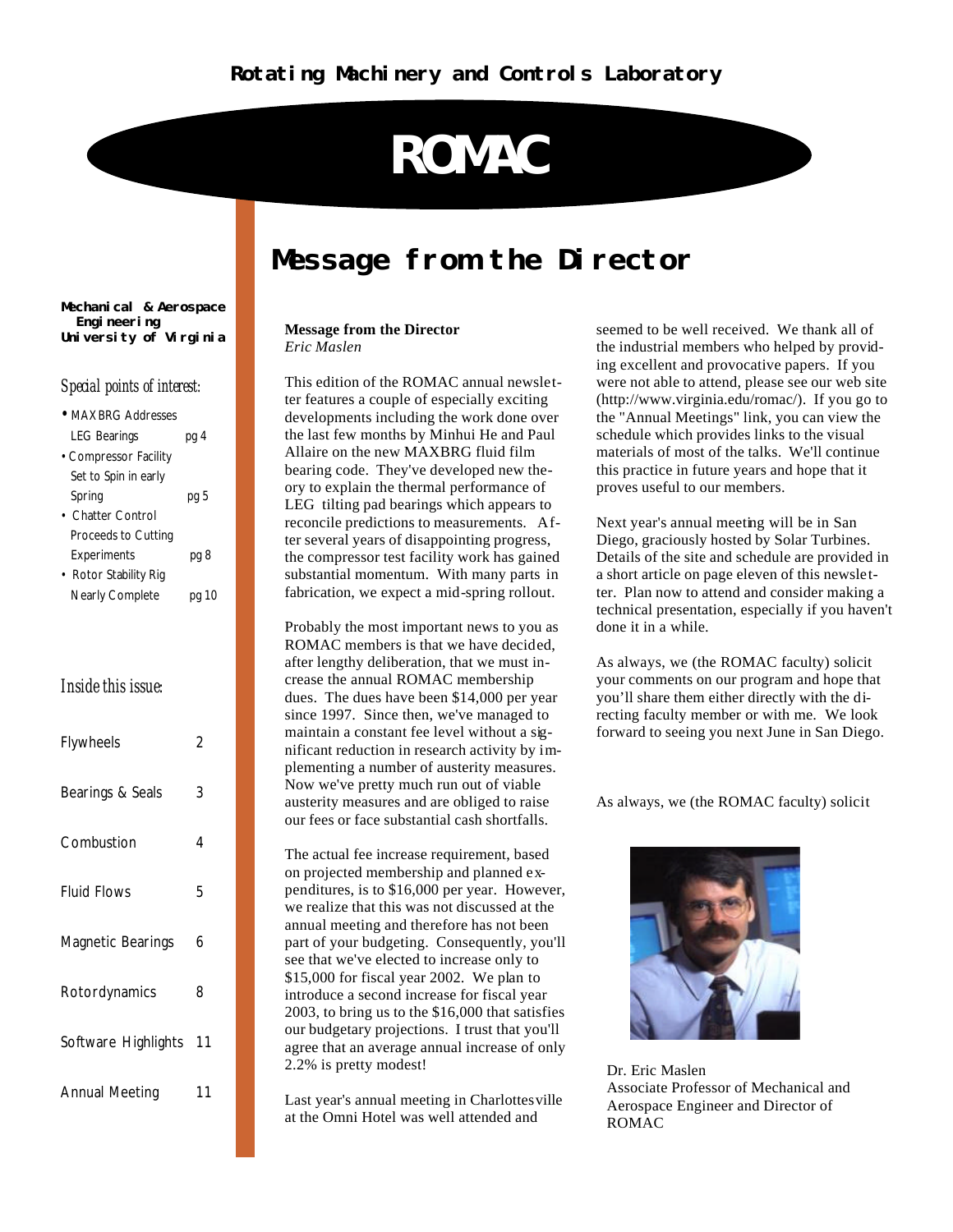## **FLYWHEELS**

#### **Energy Storage Flywheel Project-Mu Synthesis Control of Magnetic Bearing Supported Rotors-Low Loss Magnetic Bearings**

Students: Guoxin Li, Edgar Hilton, Hai Zhang, Bin Huang, Bob Rockwell, Brian Overby, Yingjie Liu Advisors: Paul Allaire, Zongli Lin, Kevin Skadron, Marty Humphrey *Progress in the Past Year:*

 Work continues on UVA's joint research project with AFS Trinity on a high speed energy storage flywheel supported in magnetic bearings. Recently we have developed a very detailed rotor and substructure model which allows us to design very high performance controllers for the magnetic bearings. The controller design uses mu -synthesis methods to account for the rotor stiffness and gyroscopic effects, active magnetic bearing properties, substructure modes, and uncertainties in the model. Control has been achieved up to an operating speed of 20,000 rpm in the test rig. The rotor gyroscopic terms vary with operating speed so they are taken into account using a bumpless transfer in the mid -speed range to switch controllers from a low speed one with gyroscopics in that low speed range to one where the gyroscopic effects are taken into account in the high

speed ranges. The switching dynamics are held to less than a few mils by the bumpless transfer method. Work also continues on the development of low loss high speed magnetic bearings due to eddy current losses, hysteresis losses and others. Additional work continues on the development of real time controls using Linux for the magnetic bearing controls.

#### **A Passive Magnetic Bearing for Flywheels**

Student: Alexei Filatov Advisor Eric Maslen Project Start Date: March 2000 *Project Objectives:*

 Develop a new type of magnetic bearings capable of non-contact supporting high-speed rotors without using external energy sources and external control systems. The expected advantages of the new bearing are high efficiency, reliability and low cost. One of the possible applications is in flywheel energy storage systems, which are considered to be an attractive alternative to electrochemical batteries due to higher stored energy density, higher life term, deterministic state of charge and ecological nature. While demand for reliable and inexpensive energy storage systems grew dramatically in the last few years because of rapid progress of computer systems, which require higher quality of energy supplies than can be provided by public electrical networks, the progress in development of flywheel energy storage systems was in large degree held by the lack of reliable, efficient and inexpensive high-speed

bearings.

*Progress in the Past Year:* 

We have measured rotational energy loss in the bearing prototype. As reported in the previous issue of the RO-MAC newsletter, this prototype allows non-contact suspension of a 3-kg rotor when the rotor rotates above a critical speed of approximately 1200 RPM. The major part of the loss was found to be due to air resistance. When run in a rough vacuum (0.75 mm of Mercury), the loss was reasonably low: 2.5 W at 3000-RPM rotational speed. Some data indicated that the remaining loss was caused by the eddy currents induced in the conducting bearing parts, primarily in the bulk aluminum housing. Further refinement of the design may result in further loss decrease.

 On the theoretical front, the theory of the bearing operation was generalized to cover a broader spectrum of the rotor geometries. The major results of this work can be found in the following journal articles:

A.V. Filatov and E. H. Maslen "A Passive Magnetic Bearing for FlyWheel Energy Storage Systems", *IEEE Transactions on Magnetics,*  Vol. 37, No. 6, November 2001

A.V. Filatov, E. H. Maslen and G.T. Gillies, "A Method of Non-Contact Suspension of Rotating Bodies using Electromagnetic Forces, *Journal of Applied Physics,*  tentatively scheduled to appear in February 2002. The articles will be included in 2001-2002 Publications of ROMAC Members. This research will also be covered in the dissertation of A. V. Filatov, which is expected to be completed next summer and will be released as a ROMAC report.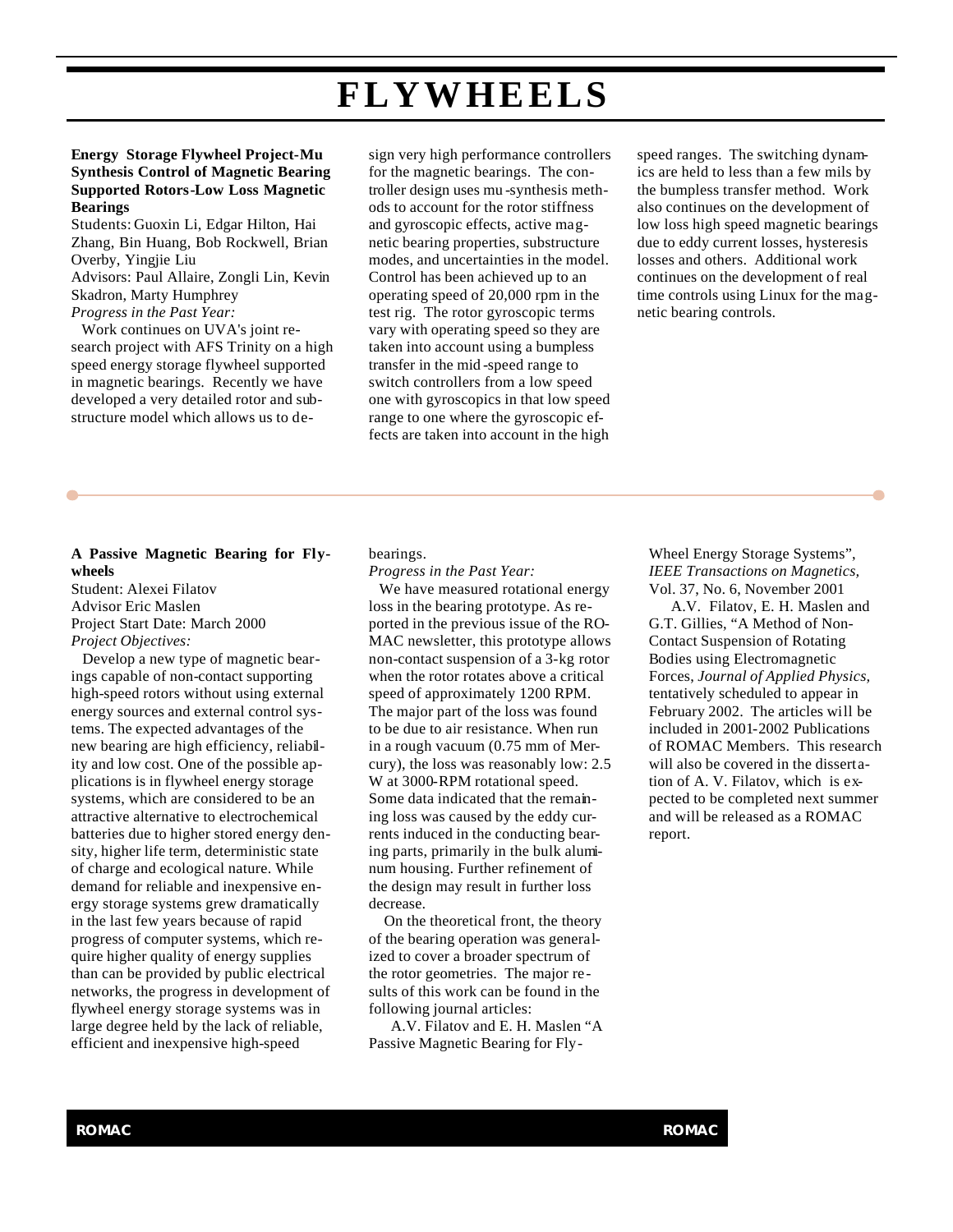### **BEARINGS AND SEALS**

#### **Labyrinth Gas Seal Code/Program Development**

Student: Jie Zhou Advisor: Paul Allaire Project Start Date: Sep. 2000 *Project Objectives*:

 Develop a new gas labyrinth seal analysis program named LABY4, which will replace the current code LABY3, which gives out a decent result for cross damping, but is not so good at other dy-

#### namic coefficients. The key approach is to use more control volumes to a better representation of the stress force and velocity of the flow field in the seals. The 3-D CFD code Tascflow, by AEA, will be used to get a better boundary condition description for each of the laby configurations.

*Progress in the Past Year*:

 Some experimental results available in the literature have been simulated with

full 3-D computational modeling to achieve a better understanding of the flow details. Some results of the inlet pressure loss and exit pressure recovery coefficients were obtained. A new fluid flow equation set is under development using the best features of several existing modeling methods for laby seals.

#### **Fluid Film Bearing Test Rig**

Student: Bob Brechting Advisors: Ron Flack and Lloyd Barrett *Progress in the Past Year:*

 Currently the research on the fluid film bearing test rig includes experimentally verifying the dynamic coefficient versus load angle measurements that were previously made for the 0.75 L/D, 0.3 preload, rocker back tilting-pad test bearing. The goal of this research is to explain the non-symmetric differences in dynamic coefficients that were measured between the on-pad loading of two adjacent pads. Modifications that have been done include the revising of the bearing axial

alignment procedure, the recalibration and replacement of various sensors and the elimination of the horizontal load system. The gravitational sag of the horizontal load system has been found to induce a moment, which caused uncertainty in the angular orientation of the load vector. The various load angles are now being achieved by a rotation of the bearing as opposed to a rotation of the load vector. This testing will conclude shortly and then work will continue onto the next phase, which is to increase the testing speed.

 Work is also currently being done to increase the maximum testing speed of the rig from 2250 rpm to a goal of 700010000 rpm. Preliminary tests on the rotor-drive system have yielded speeds of up to 8000 rpm. Also the data acquisition hardware and software are being revised and updated to increase the robustness of the rig's measurement capabilities at higher testing speeds. Initial tests will consist of static operating position and oil film heat generation, with the measurement of dynamic coefficients to follow. The first bearing to be tested will be the current rocker back test bearing, with the possibility of different bearing designs to follow.

### **Tilting Pad Journal Bearing Pivot Stiffness Study**

Student: Gisela Vázquez Advisor: Lloyd Barrett

 This project centers on an evaluation of the effects of pivot stiffness in tilting pad journal bearings. The intent was to partially to examine the present status of THPAD that includes pivot stiffness effects, but requires the input of the individual pivot stiffness rather than an internal calculation of the stiffness for each pivot based on pivot material and geometry and the load carried by each pad. Implementation of an internal pivot stiffness calculation in THPAD introduces an additional level of iteration in the overall

bearing solution calculations and an assessment of the pivot stiffness effects on overall tilting pad bearing stiffness and damping coefficients is prudent prior to making any additional modifications to THPAD. The study is an extension of work by J. C. Nicholas and by R. G. Kirk and S. W. Reedy.

 The study also examines effects of various modeling strategies for tilting pads in series with the pivot for synchronous and nonsynchronous rotor dynamic analyses. A detailed report on the study will be released at the next ROMAC Annual Meeting. General conclusions are that the present implementation of pad

pivot stiffness in THPAD is adequate for most analyses, provided a reasonable estimate of the pivot stiffness is made prior to running THPAD. This estimate can be made from the overall bearing load using pivot stiffness models given by the above cited researchers.

۵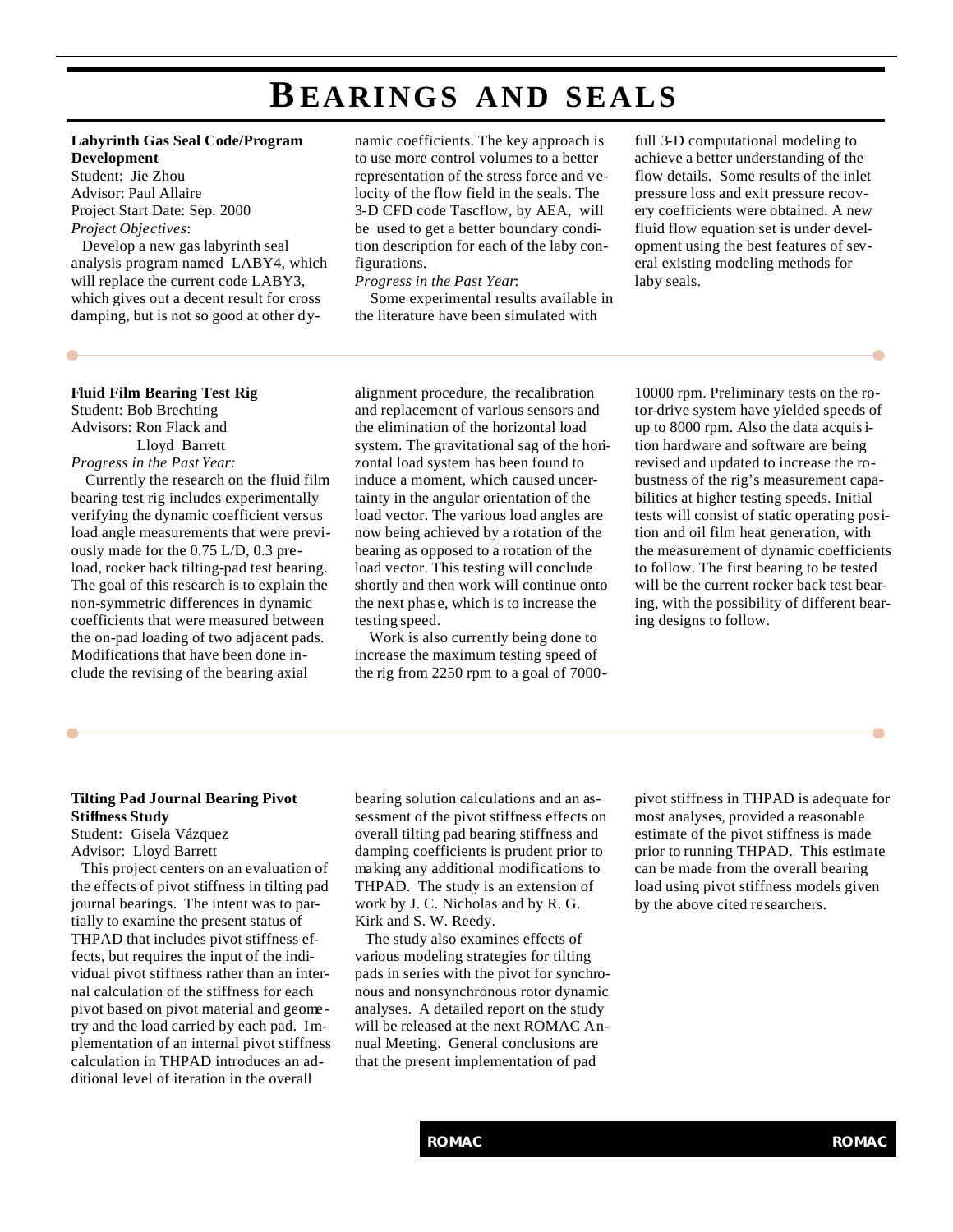## **BEARINGS AND SEALS** CONT.

**Finite Element Modeling of Fluid Film Journal Bearings Including Direct Lubrication and Special Flow Conditions (Computer Code MAXBRG)** Student: Minhui He

Advisor: Paul Allaire Project Start Date: September 1996 Report Number: 458 *Project Objectives:* 

Develop a new finite element bearing code to accurately model fluid film journal bearings, including the bearings with leading edge grooves and spray bars. The code will also model the bearings with axial flow and bear-

#### **Modifications to THRUST**

T. Brockett and L. Barrett

 ROMAC has undertaken a project to mo dify the fixed and tilting pad bearing program THRUST to include tilting circular pad geometries. An interim Beta version of the modified program was completed early this past summer and included the circular pad geometry. Several numerical issues arose that have led to additional modifications. These issues primarily focus on instabilities in the thermal calculations, so called convection diffusion oscillations common in these types of problems. Their appearance in circular pad modifications is mainly due to that geometry which makes it more difficult to determine the exact boundaries of the leading and trailing edges of the pad and to precisely determine the elemental flows. In the Beta version, the oscillations could be reduced

ings with high ambient pressure. *Progress in the Past Year*:

 Major progress was made in the past year. Two beta versions of MAXBRG were released in July and September 2001. It successfully calculates the conventional fixed geometry and tilting pad bearings with thermal and elastic effects. Turbulence is automatically handled. A new 2-D generalized energy equation was derived and applied to model axial flow and high ambient pressure applications. A coupled approach is used in temperature

calculation to improve the numerical robustness. For conventional bearings, the numerical results have been extensively verified by experimental data with good agreement. Leading edge groove (LEG) bearings are modeled as triggered turbulence. The preliminary verification showed good agreement with published test data. Spray bar bearings are currently under investigation.

substantially by using extremely fine mesh grids for the problem. However to run the program with these fine meshes requires very fast computers (1 gHz or faster) with large amounts of memory  $(>256$  mb).

 Although computers that meet these requirements are now routinely available, it was felt that additional modifications should be made. The modifications focus on an improved mesh algorithm for circular pad geometries and including an upwind differencing scheme for the energy equation. The improved mesh algorithm was first implemented and generates a mesh where the elements are more nearly "aligned" with the elemental flows that would be expected. This modification alone has substantially reduced the thermal oscillations. Following that an implementation of an upwind difference scheme based on earlier ROMAC work by Rita Schnipke for general CFD flow analysis was undertaken. At present some difficulties have arisen in the adaptation and implementation of this scheme.

۰

 The program is being currently released with the new mesh routine with an update to be released as soon as the upwind scheme difficulties are overcome. As noted above, the mesh modifications alone have reduced the thermal oscillations and the mesh sizes required, while still larger than we would like, are larger than required in the Beta version.

#### **Active Control of Combustion Instability**

Student: Les Snodgrass, Jr.

### **COMBUSTION**

#### Advisor: Carl Knospe Project Start: June 2000 *Project Objective:*

 Combustion systems can exhibit strong, self -induced, pressure oscillations. These oscillations can lead to excessive noise levels, component fatigue, and premature system failure. The objective of this project is to understand the basic phenomena driving such oscillations in pre-mixed combustion systems, then to use this understanding to model the phenomenon. Finally, an active control scheme will be implemented to eliminate this

instability on a laboratory combustor. *Progress in the Past Year*:

 The laboratory scale combustor constructed last year was fitted with a microphone and thermocouples to measure pressure and temperature. A digital data acquisition system was set up to analyze the instability in the combustor in real time. This data was used to construct a model of the combustor. Finally, mu -synthesis techniques were used in controller design. The ability to

reduce the pressure oscillations in the system has been shown, but the instability has yet to be eliminated.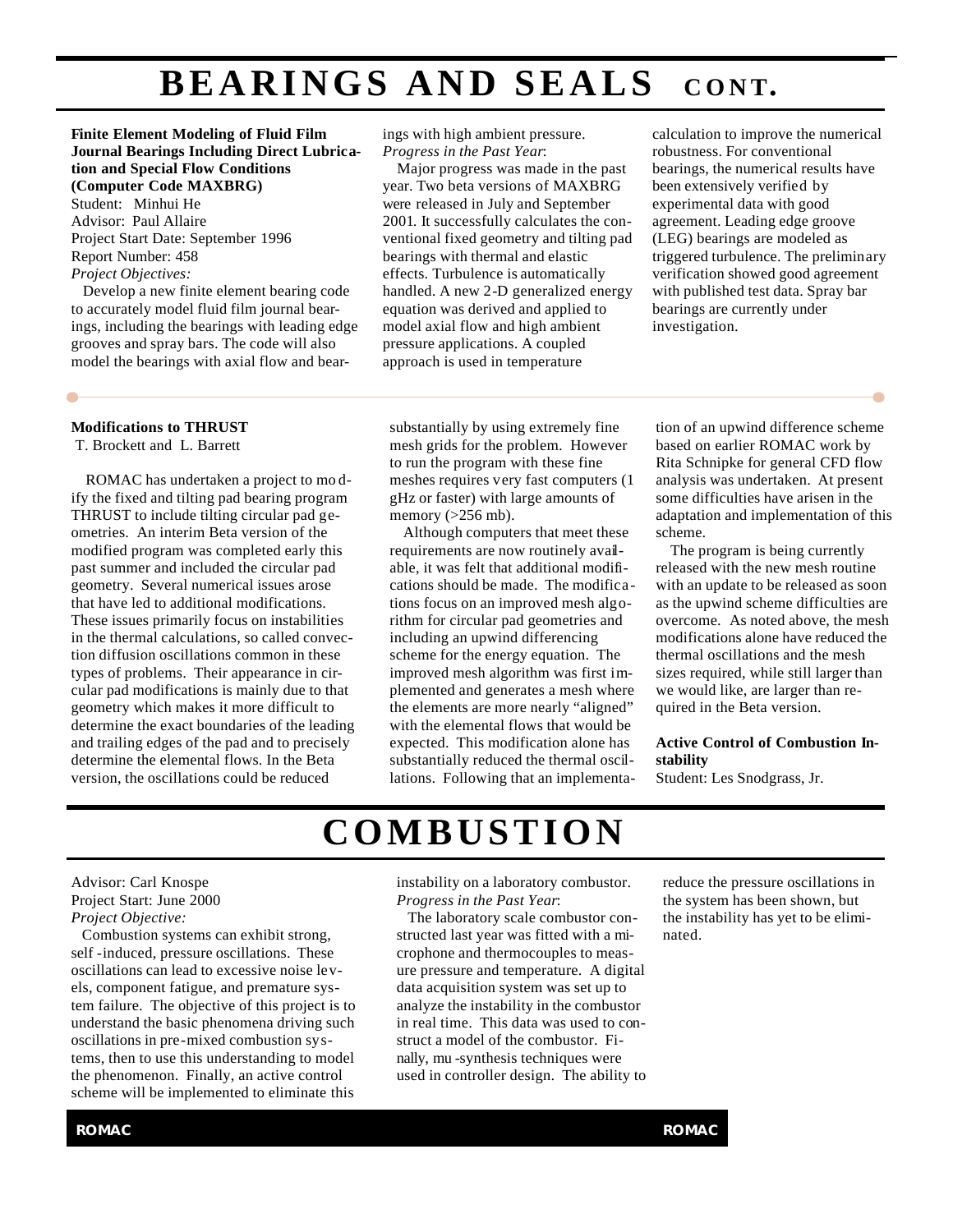### **FLUID FLOWS**

#### **High –Speed Compressor Facility** Student: Nathan Brown Advisors: Eric Maslen, Ron Flack *Project Objectives:*

 This program will develop a test compressor of commercially realistic size which is equipped with magnetic bearings capable of measuring bearing forces under a wide range of operating conditions. The test facility will be used to carry out two classes of experimental work. The first is focused on correlation of bearing loads in off-design operating conditions to computational predictions. The objective is to provide a well documented base of data at off-design point to use in validating and improving the com-

#### **Plexiglas Pump**

Student**:** Daniel Baun Advisor: Ron Flack *Project Objective:*

 The Plexiglas pump apparatus was previously modified and magnetic bearings/ load cells were installed which can directly measure the reaction loads at the bearing locations. Both average (static) and instantaneous (dynamic) force measurements can be made. All the bearings have been calibrated to establish their force versus air gap and coil current characteristics. In addition the uncertainties due to hysteresis and the frequency limitation of the bearings were determined. The complete control and instrumentation system (calibrated differential pro ximity probes, high output power amplifiers, analogue PID controllers, and data acquisition system) were installed and their functions verified.

 The measured lateral impeller force characteristics and hydraulic performance characteristics were compared between a 4 and a 5 vane impeller each operating in a spiral volute, concentric volute and a double volute. The test rotor was supported in the magnetic bearings. In addition to supporting and controlling the rotor motion, the magnetic bearings also served as active load cells and were

putational prediction. A second class of work will focus on flow instabilities such as rotating stall and surge. The objective will be to determine sensitivity of such phenomena to controllable parameters of the compressor: primarily axial oscillation of the impeller. If successful, this study will lead to new control algorithms for active thrust bearings in centrifugal compressors capable of substantially mitigating these flow instabilities. *Progress made in the last year:*

 The high-speed drive motor has been completely redesigned and is currently being manufactured by Turbo Comp onents Engineering. Significant design

work has been done on the bearing housings and test spindle, which will be put out to bid shortly. Kobe Steel has graciously agreed to supply the first test impeller/volute pair, which are designed for open cycle air operation at power/speed levels compatible with our drive. Part of the design work over the past year has focused on compatibility of the test spindle, housing, and pedestal with the existing Kobe aero section components.

used to measure the forces acting on the pump rotor. The lateral impeller force characteristics as a function of normalized flow coefficient were virtually identical between the 4 and 5 vane impellers in each respective volute type. The measured impeller forces for each volute type were compared with correlations from the literature. The head versus flow characteristics of the 4 vane impeller in each volute type were stable over a greater flow range than the corresponding characteristics of the 5 vane impeller. At higher flow rates in the stable region of the head characteristic curves near the best efficiency point the 5 vane impeller produced higher head than the 4 vane impeller in each volute type.

 CFD was used to predict the flow field in the pump. Multiple frame of reference simulations were conducted on a full pump model, a four vane impeller, a spiral volute and an axial inlet pipe, using water as the working fluid. The impeller angular position was systematically indexed relative to the volute to simulate the rotation of an impeller vane passage by the volute tongue. Relative tangential and meridional velocity profiles at the impeller

exit and across the volute were reconstructed from the quasi-steady simulations and compared with directly measured profiles obtained from laser velocimetry. In addition, the impeller slip at the design flow was evaluated from the CFD results and compared with the slip obtained using laser velocimetry. Average pressure profiles around the impeller circumference and around the outer wall of the volute were reconstructed from the quasi-static CFD simulations and compared with measured profiles. The pump hydraulic characteristic was evaluated from the CFD and compared with the measured characteristic. The CFD model developed and validated.

 Lateral impeller forces for both incompressible and compressible fluids were calculated using the CFD model developed above. The impeller forces are evaluated by integrating the pressure and momentum profiles at both the impeller inlet and exit planes. Direct impeller lateral force measurements were made using a magnetic bearing supported pump rotor. Comparisons between the simulated and measured forces are made for both average and transient impeller forces with water as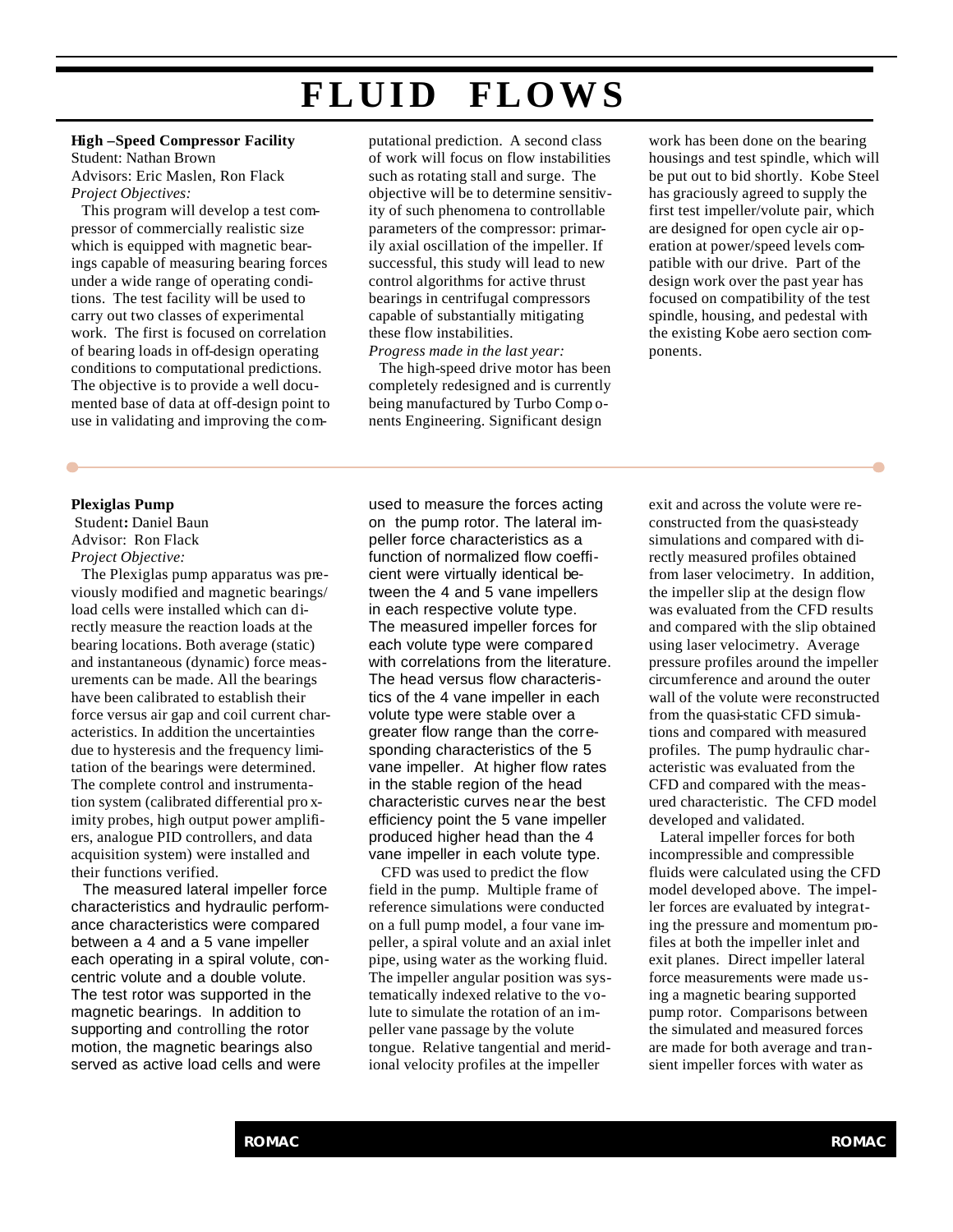### **F LUID FLOWS** C ONT.

the working fluid. Air was substituted as the working fluid in the validated CFD model and the affect of impeller Mach number and Reynolds number on the static impeller lateral forces was investigated. The non-dimensional lateral impeller force characteristics as a function of normalized flow coefficient are similar in character between the incompressible and compressible case. At the matching

point flow coefficient the nondimensional impeller force magnitude was the same for all compressible and incompressible simulations. For any normalized flow rate other than the matching point flow rate, the magnitude of the non-dimensional impeller force increased as the Mach number increased. As the choke condition was

approached the magnitude of the impeller force increased exponentially. As the Mach number increased the transition of the force orientation vector from the low flow asymptote to the high flow asymptote occurred over a progressively smaller range of flows.

### **MAGNETIC BEARINGS**

**Control of Magnetic Bearing Supported Gyroscopic Rotors** Student: Guoxin Li Advisor: Paul Allaire, Zongli Lin Project Start Data: January 2000 *Project Objectives:*

 For some rotors, such as flywheel rotors, gyroscopic terms play an important role due to the high polar inertia and bending inertia ratio as well as the high operating speeds. Control of a strong gyroscopic rotor over a wide speed range with magnetic bearings is a very challenging problem. Gyroscopic effects couple the two radial directions and the natural frequencies are split into forward and backward modes. The system becomes linear parameter varying (LPV). This project is focused on the application of µsynthesis to the control of gyroscopic system. A piecewise µ-synthesis controller design is proposed to deal with the strong gyroscopic effects. A test rig was constructed as a platform for investigating of

different controllers. First, an accurate nominal model including the substructure modes is developed from physical laws and fine tuned by experimental data. An uncertainty representation as well as performance criterion are developed for the model AMB system. The influence of gyroscopic effects on the stability and performance of AMB system under a generalized µ-synthesis controller is analyzed. Several controllers were designed, one for each speed region. The gyroscopic term is treated as uncertainties for each controller synthesis. The overall controller is implemented by switching between controllers as rotor speed varies from one region to another. A bumpless transfer scheme was very successfully implemented to obtain a smooth switching. *Progress in the Past Year:*

 Currently, several µ-synthesis controllers were successfully implemented. The test rig is spun up to 17,000 rpm passing several substructure modes and the first rotor bending critical speed. The switching between controllers over a wide speed range (up to 12,000 rpm) is very smooth.



#### **Performance Limitations and Self-Sensing Magnetic Bearings**

Student: Dominick Montie Advisor: Eric Maslen Project Start Date: Fall, 1993 Report Numbers: 387, 397, 414 *Project Objectives*:

 The experimental objective of this research is to develop a high-performance method of rotor position estimation using the magnetic actuator itself, without the use of discrete position sensors. The primary benefits of this technology are increased reliability and decreased space requirements. Increased reliability is achieved by reduced wire and part count in the bearing environment, as well as incorporation with actuator fault tolerance. Decreased space requirements (primarily axial rotor length) result from eliminating the necessary rotor sections used as position sensor targets. This has the added benefit of reducing rotor flexibility and the control effort and complexity needed to compensate for these dynamics.

 The theoretical objective of this research is to address perceived performance limitations of strongly nonlinear systems when analyzed

O

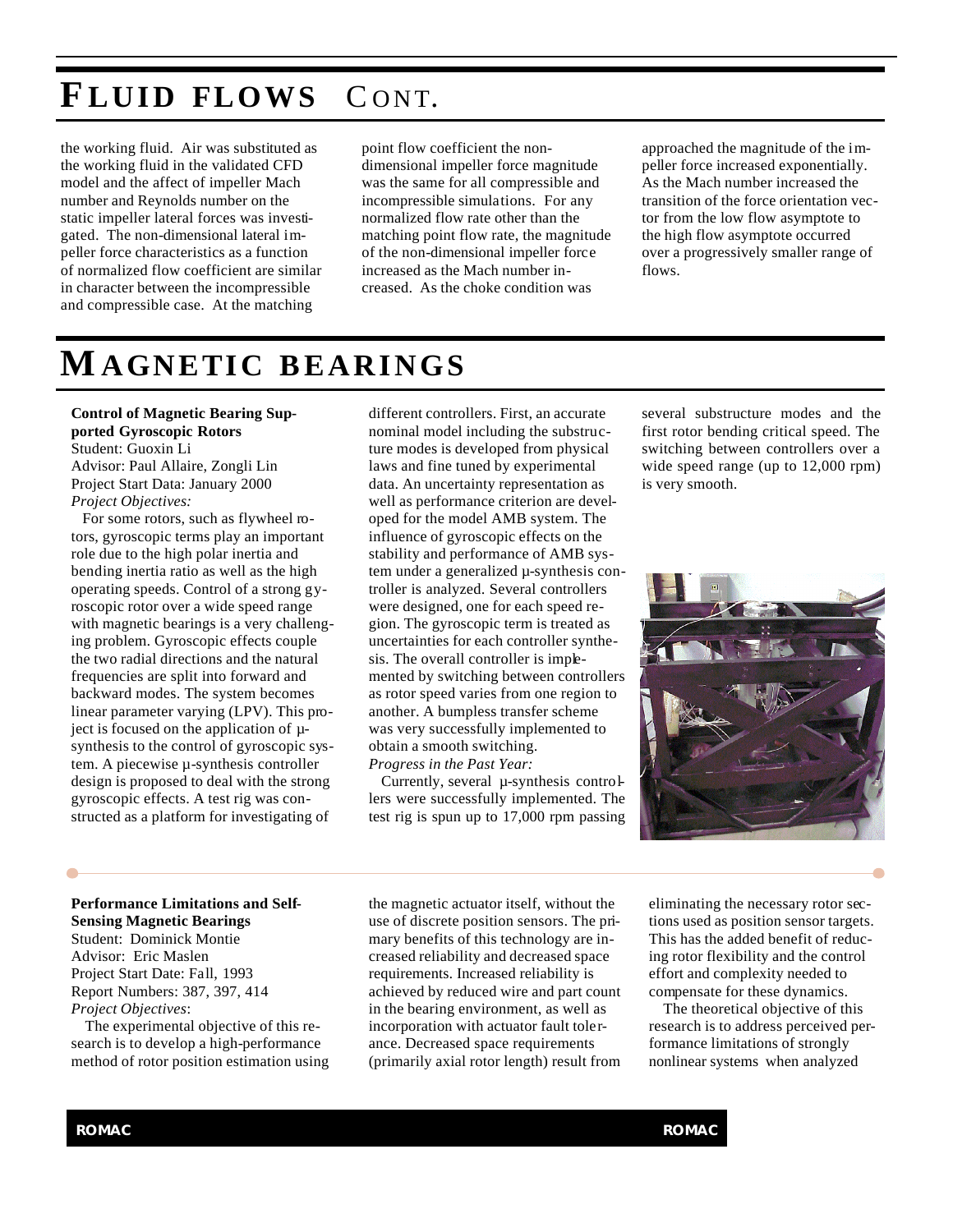### **MAGNETIC BEARINGS** C ONT.

with linearized models. Specifically, the structurally-important nonlinearities of a certain class of systems may be used to provide an alternative input-output signal path to path to the one derived from a linearized model. This new relationship can be shown to have drastically better robustness properties than its linearized counterpart. Traditionally, selfsensing magnetic bearings suffer from poor robustness due uncertainty in system parameters. Such performance limits, however, are a result of implementing an estimation scheme that closely matches linear system theory techniques. Using the inherent nonlinearities of the system, such theoretical and actual limitations can be substantially reduced. For more details, please refer to our project

web site http://www.people.virginia. edu/~dtm7e/research.html. *Progress in the Past Year*:

 Our main theoretical progress has been on demonstrating, through simulation, the drastic reduction in the performance limitations for a self-sensing magnetic bearing. Further simulation work has been focused on exploring the effect of relative nonlinearity magnitude on overall system performance. Experimental progress has been limited primarily to decreasing the complexity of the position estimation electronics. By Summer, 2002, we plan to produce a ROMAC report of the dissertation on this research.

*See our project web page (http://www. people.virginia. edu/~dtm7e/ research.html*

#### **Control of Non-laminated Magnetic Levitation Systems** Student: Lei Zhu

Advisor: Dr. Carl Knospe *Project Objective*:

 Non-laminated actuators must be used in many applications of non-contacted magnetic levitation to manufacturing processes, due to the fact that in many cases, the levitated part will not be composed of laminations; and in some others, the geometry of the electromagnet is complex and a laminated construction can be very costly. The dynamics of nonlaminated actuators is very complex and has profound consequences for the magnetic levitation's achievable dynamic stiffness and servo bandwidth. The development of a fundamental knowledge base regarding non-laminated actuator dynamics and their control is critically important to progress in the emerging technology of non-contact processing.

 The source of these troublesome actuator dynamics is eddy current within the

non-laminated actuator. Without laminations, a rapid change in current applied to the electromagnet coil will result in a much slower change in applied force due to the eddy currents induced within the actuator by the changing field. These dynamics have a fundamental impact on the stiffness and servo bandwidth which can be attained by a magnetic levitation and also impose fundamental limitations on performance that cannot be overcome by any control technique. Our ability to predict, identify, and model these actuator dynamics is critical to attaining high stiffness/servo bandwidth levitation and to understanding the limits to what we can accomplish.

 Our main objectives are to develop control algorithms that provide stiff, high servo bandwidth, magnetic suspension for systems with non-laminated actuators, and the quantification of performance limits for these systems. The successful outcome of this research will enable non-laminated magnetic levitations that provide highly accurate positioning in spite of disturbance forces and reposition the levitated object quickly. Furthermore, this research will increase our understanding of the control problems involved and will bring into sharp focus the boundaries between what can and cannot be achieved. We hope that this research, funded by the National Science Foundation, will help define new opportunities in high performance magnetic levitation.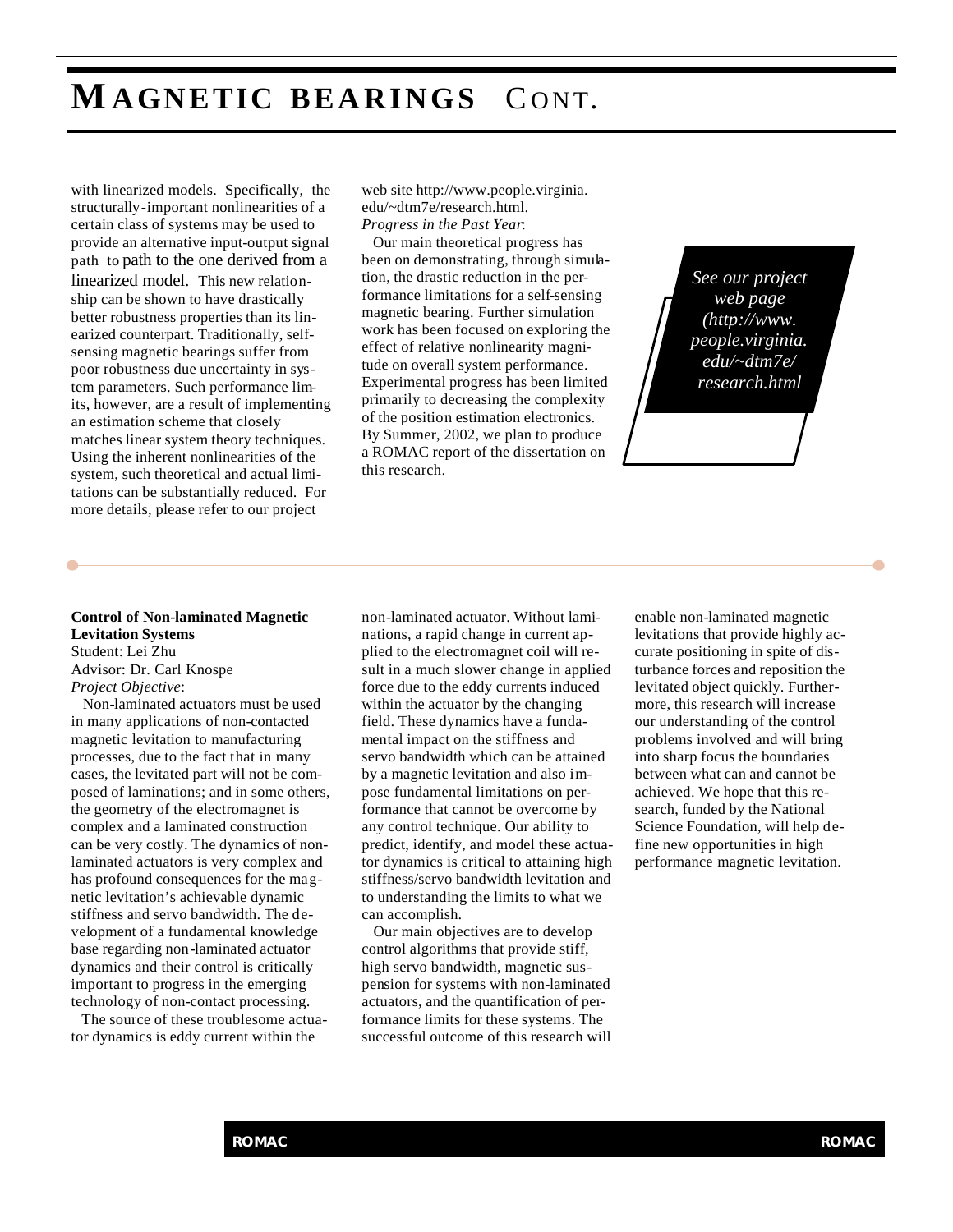### **MAGNETIC BEARINGS C ONT.**

#### **Chatter Control with Active Magnetic Bearing**

Student: Min Chen Advisor: Carl R. Knopse Project Start Date: September 1999 Report Number: (none so far) *Project Objectives*:

 Chatter is a self-excited vibration which limits the maximum achievable metal removal rate in machining. The objective of this project is to develop control algorithms for the stabilization of chatter using active magnetic bearings as actuation. Such control should allow high metal removal rates free from chatter. Of particular interest is the development of controllers that are optimized for the cutting dynamics and that can be changed during operation as cutting conditions change. This research is sponsored by a grant from the National Science Foundation. *Progress in the Past Year:*

 Based on experimental data from the test rig that was constructed last year, a system model and its uncertainties were calculated. A static feedback linearization algorithm was applied to cancel the nonlinearity of the active

magnetic bearing, so that the bearing linear operating region was significantly extended; this simplified controller design considerably as well. A series of  $\mu$ -synthesis controllers have been developed and implemented on the test rig. Experimental results show that comparing to PID controllers, lower dynamical compliance of the cutting tool was achieved with the µ-controllers (greater dynamic tool stiffness). Cutting experiment results have verified that the µ-controller could suppress the onset of chatter.

 Several cutting experiments were conducted to help understand the actual cutting dynamics. We found the lathe spindle speed was not invariant with different depth of cut due to the change of the loading. This, in turn, significantly complicates the identification of the cutting dynamics from experimental data. So a speed control loop was developed to regulate the spindle speed. This feedback loop consists of an optical sensor, a variable frequency device as the actuator, and a digital

controller. Experiments show this feedback loop effectively regulates the spindle speed during cutting.



### **ROTORDYNAMICS**

#### **Advanced Balancing Methods for Rotors**

Student: Costin D. Untaroiu Advisor: Paul E. Allaire Project Start Date: January 2001 *Project Objectives:*

 The conventional influence coefficient balancing method has some difficulties in application because in many cases the calculated correction weights may have excessive magnitude or can't be applied in the location of the balance planes (this may be due to a large

amount of correction weights from previous balancing or thread fault of balancing plane holes). Also in many cases for residual vibrations, we need to limit the level at some locations and to minimize their level at the critical locations (for instance the seal locations). The objective of this research is to develop a new generalized approach to rotor balancing using the influence coefficient method with an LMI optimization technique. *Progress in the Past Year:*

 We have developed an optimization method that theoretically minimizes the level of vibration at some critical locations (or conditions) and verifies the mixed constraints (in 2-norm or infinitynorm) imposed at the level of the residual vibration and the amount of the correction weights in an LMI form. Using the Matlab LMI-Toolbox, we have realized a program which can obtain the optimal solution from a continuous domain of the correction weights and have tried successfully it on several numerical

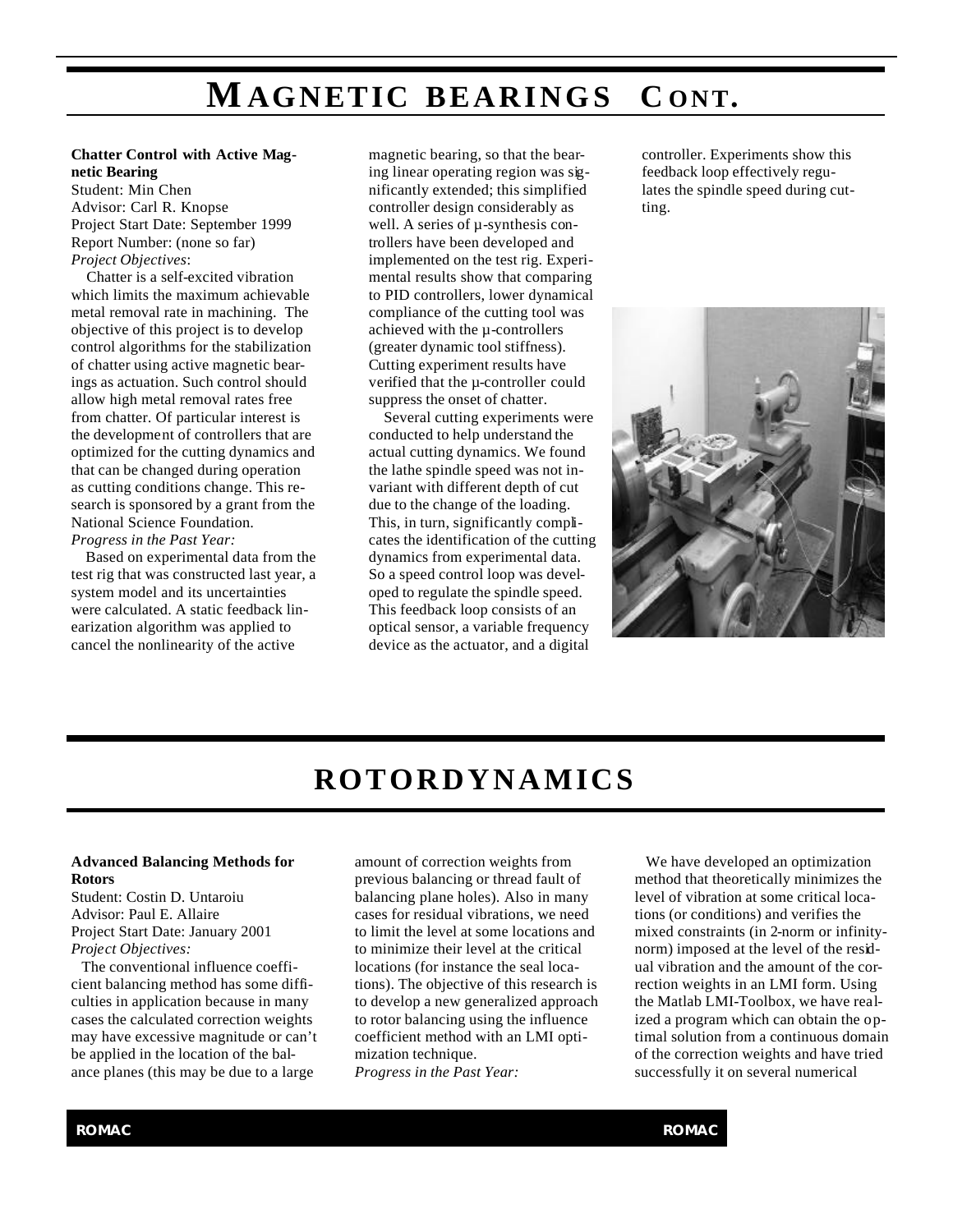### **ROTORDYNAMICS C ONT.**

simulations and an experiment using AFS test rig. Now, we are working to an improve version of our program for finding an optimum solution for correction weights

from an available discrete set of values of correction weights. Also we are trying to build a friendly interface between computer and user, and to translate our

code in a widespread programming language.

#### **Dynamic Analysis of Rotor with Gyroscopic Effects**

Student: Tetsu Konishi Advisor: Paul Allaire Project Start Date: March 2001 *Project Objective*:

The objectives of this research are to develop an efficient code using modal analysis for the analysis of a large turbine-generator system with foundation and gyroscopic effects and model optimum designs for the system.

There is a finite element method for this analysis. However this method is not efficient for optimization because it has many degrees of freedom and solves many equations. Modal analysis reduces the number of equations and allows for calculation of the system vibration properties efficiently. *Progress in the last year:*

 The modal analysis code has almost completed. The effects of foundation and gyroscopics on geinvalues in a typical rotor foundation system have been found. The unbalance response calculated by this code showed good

agreement with that of conventional

rotor dynamics codes. I plan to modify FORSTAB code in order to deal with large and complicated rotor foundation systems and verify the new code.

#### **Model Reconciliation**

Student: Qingyu (Flofish) Wang Advisor: Eric Maslen Project Start Date: January 2000 (1995) Report Number: 432, 444 *Project Objectives*:

 Model reconciliation is a technique that allows the modification of models to make them match experimental data. For this method to be effective, the modification to the model must be sensible to the engineer and the method must allow the engineer to control the character of the modifications and where they operate. The resulting models will make better prediction of the internal behavior of the system (not only at the locations where experimental data was available).

 It is proposed that models of real systems can be composed of a high confidence nominal model combined with unknown dynamic mechanisms acting at specific locations. The objective of the

reconciliation process is to identify the transfer functions of these unknown dynamic mechanisms.

*Progress in the Past Year:*

 In the past year, we have completed a series of experiments aimed at exploring the strengths and shortcomings of our approach. The work has revealed the importance of solving the "diagonal synthesis" problem which permits extraction of uncoupled dynamic mechanisms (the present technique tends to introduce nonphysical coupling effects). In addition, the work has shown that the extracted dynamics tend to exhibit excessive complexity, particularly at high frequencies. Introduction of synthesis cost functions aimed at diminishing this problem have not proved effective. On the theory side, we have made progress toward a diagonal synthesis procedure and have also begun work on explicit identification of uncertainty in the experimental data and incorporation of that uncertainty into the

reconciliation process. Since the annual meeting, we have made significant progress toward a ROMAC program aimed at encapsulating this analysis process. We hope to release a preliminary version by next spring. A primary objective of the first release will be to get member feedback on the input data structure: how appropriate to your testing methods is this code?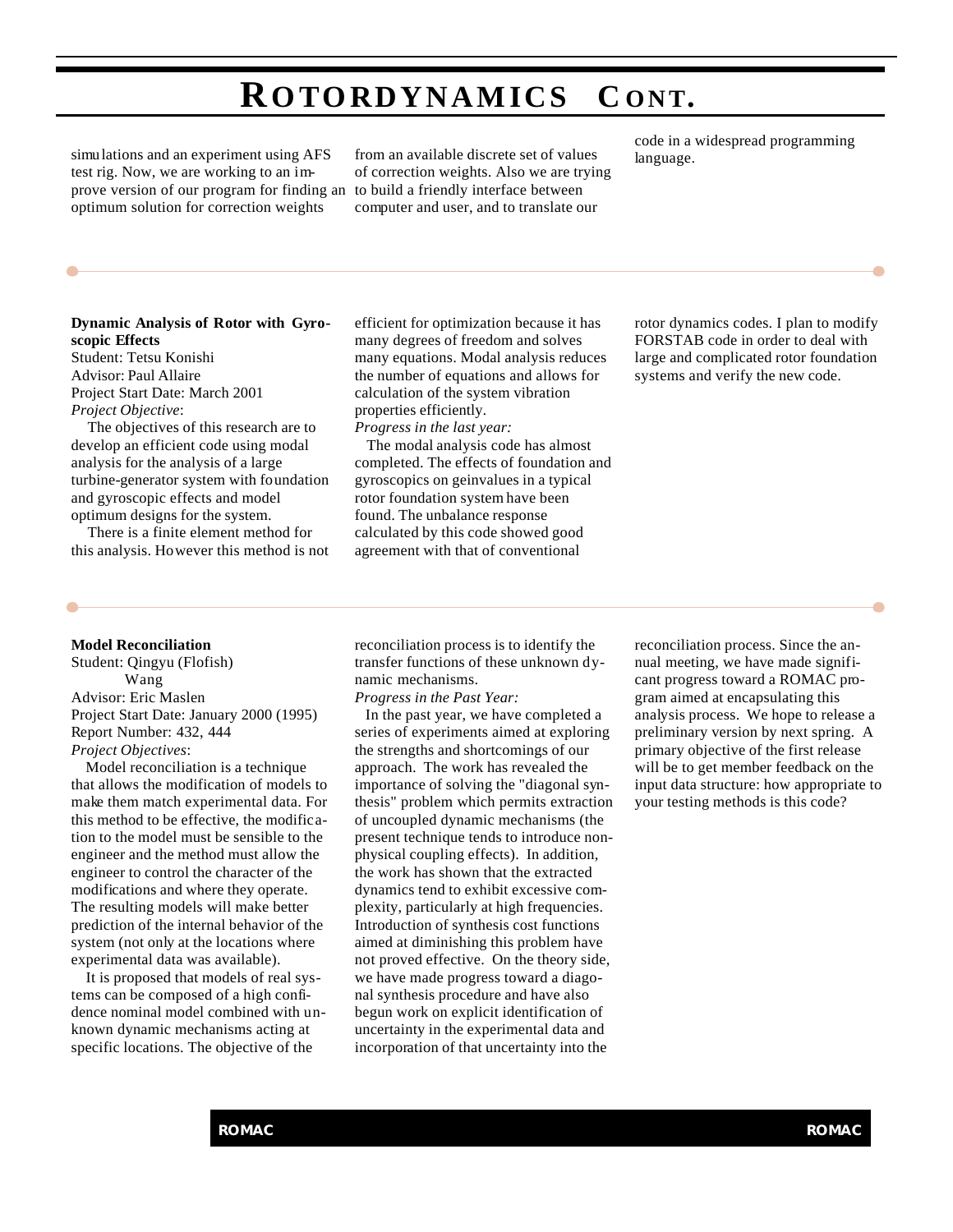### **ROTORDYNAMICS C ONT.**

#### **ANALYSIS OF INSTABILITY IN STEAM TURBINE**

#### Advisor: Paul Allaire

 A stream turbine with Petrobras in Brazil is experiencing instability, probably due to laby seals. An analysis is just starting to determine the cause and evaluate design changes.

#### **ROTATING MACHINERY STABIL-ITY TEST RIG**

Student: C. Hunter Cloud Advisors: Lloyd Barrett, Eric Maslen Project Start Date: January 1990 Sponsor: Exxon Mobile *Project Objectives:*

 With stability of turbomachinery being a major concern, this project is focused on avoiding these problems in the future by conducting research in the following two areas:

a. Determining test techniques which are suitable for accurately measuring the stability of a rotor/bearing system b. Examining how tilting pad bearing characteristics and common phenomena such as unbalance influence the actual stability levels and thresholds versus modeling predictions

 To investigate these issues, a test rig is being constructed which will simulate the dynamic behavior of many types of turbomachinery such as pumps, compres-

sors and steam turbines. Magnetic actuators will supply excitations in the form of destabilizing cross-coupled stiffness and non-synchronous forcing (sine sweep, impulse, etc.). Several bearing designs will be tested with the base design being a 5 pad, load between pad bearing with  $L/D = 0.75$ , 0.3 preload, center offset rocker back pivots. *Progress in the Past Year:*

 With research funding issues finalized in January, much of the test rig's hardware is on hand and efforts are currently focused on rig assembly. Ring testing of the bare shaft has been completed. Additional testing will be conducted in the next few months to verify the fully assembled rotor (with actuator sleeve assemblies) and the support characteristics of the actuator housings and fluid film bearing housings. The objective is to have the rig commissioned during the first of the year.

From the analytical perspective, some

simple studies have been completed to examine the problem of determining a machine's stability MARGIN from the same test data used to determine stability LEVEL. These studies indicate that robustness assessment may be possible especially when more advanced model reconciliation and robust control techniques are applied

### **HEART PUMP PROJECT**

#### **ARTIFICIAL HEART PUMP PROJECT**

Students: Steven Day, Phillip Lemire, Yi Wu, Amy Throckmorton, Sonna Patel.

Advisors: Paul Allaire, Houston Wood, James McDaniel, Gang Tao, Milton Adams

*Progress in the Past Year:*

 UVA continues to develop new artificial hearts under a large four year NIH grant. We are working on a small ventricular assist heart pump

that will be used in parallel to the existing damaged heart in heart disease cases. We are continuing to carry out laser velocimetry flow measurements in our existing centrifugal flow/ magnetically suspended pump and have designed a new, smaller centrifugal flow pump for potential use in children and small adults. The next activity is likely to be the development of a new, very small, axial flow pump in collaboration with the Utah Artificial Heart Institute in Salt Lake

City, collaborating with Dr. Donald Olsen. We are also working on the physiological control algorithm to adjust the pump speed during different human requirements such as sleeping, sitting, walking and climbing stairs.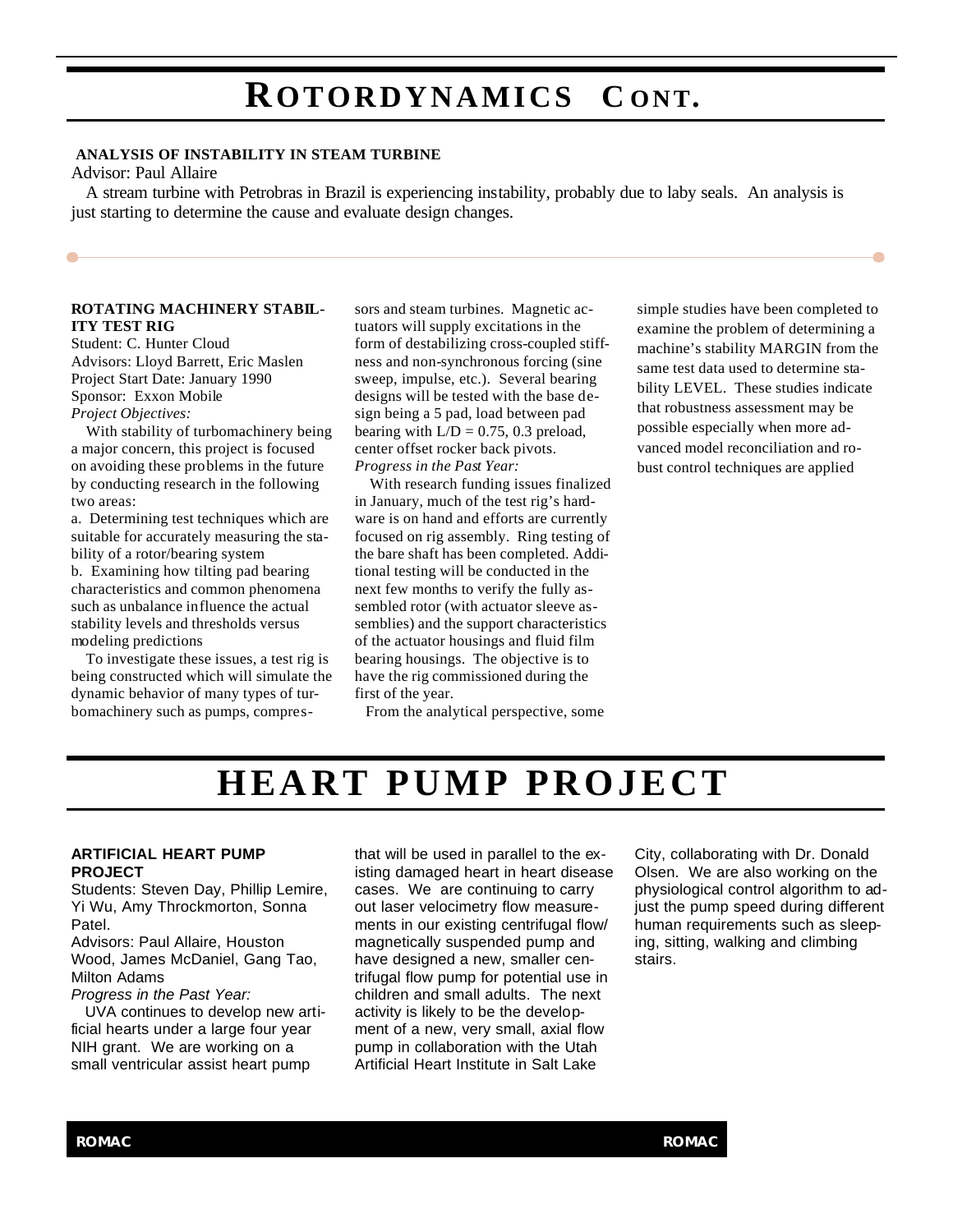### **S OFTWARE HIGHLIGHTS**

#### **ROTORLAB**

 Work continues on extending the RotorLab architecture to encapsulate the rotordynamic, bearing, and seal solvers inside of a dynamic link library (DLL). By isolating the solvers from the GUI, and having them operate on a standardized data structure, the program will be more adaptable to future changes in, or additions to, the list of ROMAC solvers. Sponsored by ExxonMobil Research & Engineering, these improvements will also allow ROMAC members to use their own proprietary solvers for specific analyses as needed.

 Other recent changes since the annual meeting include:

- Improving the disk elements to automatically calculate mass and inertia when the effective length and outer diameter are input.
- Updating the interface for the bearing and seal solvers so the user does not need to specify all of the intermediate file names – these are now pre-de fined based on the input file

name.

**HYDROB**

- Adding a switch to the stability analysis to allow the user to choose full or reduced bearing coefficients when a THPAD file is used for input.
- Released in July 2001
- Hybrid journal bearing code for applications where hy drostatic and hydrodynamic effects are present
- Predicts operating chara cteristics including load capacity and dynamic co efficients
- Based on ROMAC Report # 309, "Dynamic Analysis of Liquid Lubricated Hy drostatic Journal Bearings"
- Scripted editor capabilities for use with ROMAC GUI

#### **TWIST2**

- Command-line options added
- Geograf plotting routines re placed with Tecplot capa bilities
- Tecplot mode shape and forced response plots avail able

**ANNUAL MEETING**

### **San Diego, CA - June 9-13, 2001**

 The 2002 annual meeting will be held in San Diego, CA at the Humphrey's Half Moon Inn & Suites (www. halfmooninn.com) at a nightly rate of \$125.00 plus taxes. Humphrey's Half moon is located on Shelter Island and is conveniently located to most sites and attractions. Free airport shuttle to and from the hotel is also provided.

The meeting will begin with an evening reception with hors d' oeuvres on Sunday, June 9<sup>th</sup>. A tour of member company Solar Turbines will be given at the beginning of the week. Lunch and breaks will be provided daily with the sessions ending on Thursday, June 13. Registration material will be mailed out early in March. Complete details will be posted to http://www.virginia.edu/romac/ as they develop. Make plans now to join us in San Diego!